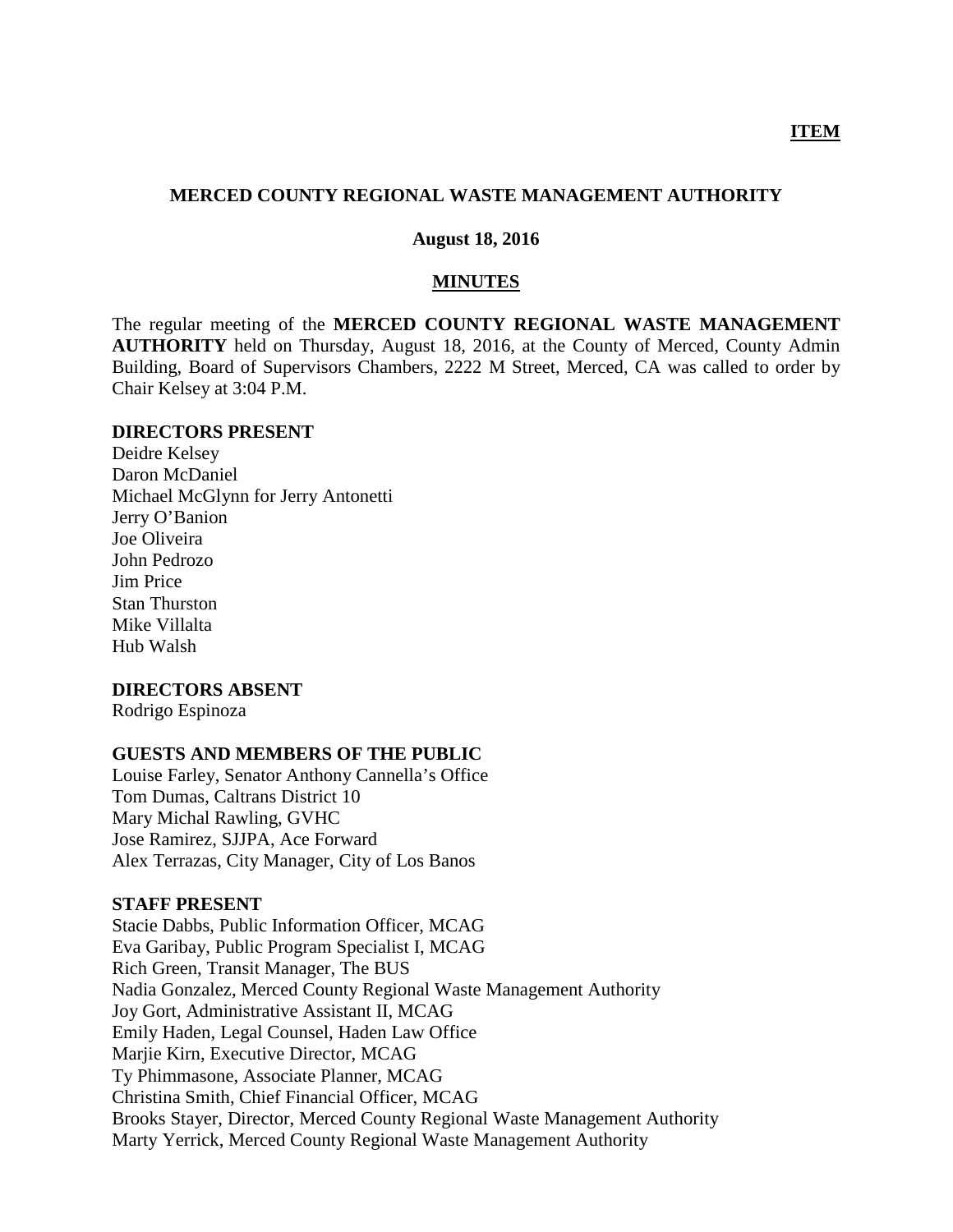## **4. Consent Agenda**

a. Minutes of the June 30, 2016 Regional Waste Management Authority Board meeting b. FY 2015/2016 Fixed Asset Carryover Director O'Banion moved to approve the Consent Agenda. Seconded by Director Pedrozo. **Ayes – Directors Pedrozo, Walsh, McDaniel, Kelsey, O'Banion, Price, McGlynn, Oliveira, Villalta, Thurston Noes – None MOTION CARRIED UNANIMOUSLY.**

# **5. Oral Report – Monthly Update**

Brooks Stayer gave the monthly update for Regional Waste.

## **6. Merced County Regional Waste Management Authority Financial Reports**

Nadia Gonzalez gave an update on the status of the Merced County Regional Waste Management Authority Financial Reports.

# **THERE BEING NO FURTHER BUSINESS OF THE MERCED COUNTY REGIONAL WASTE MANAGEMENT AUTHORITY, THAT PORTION OF THE MEETING WAS ADJOURNED AT 3:15 P.M.**

 $/ s /$ 

Joy Gort Administrative Assistant II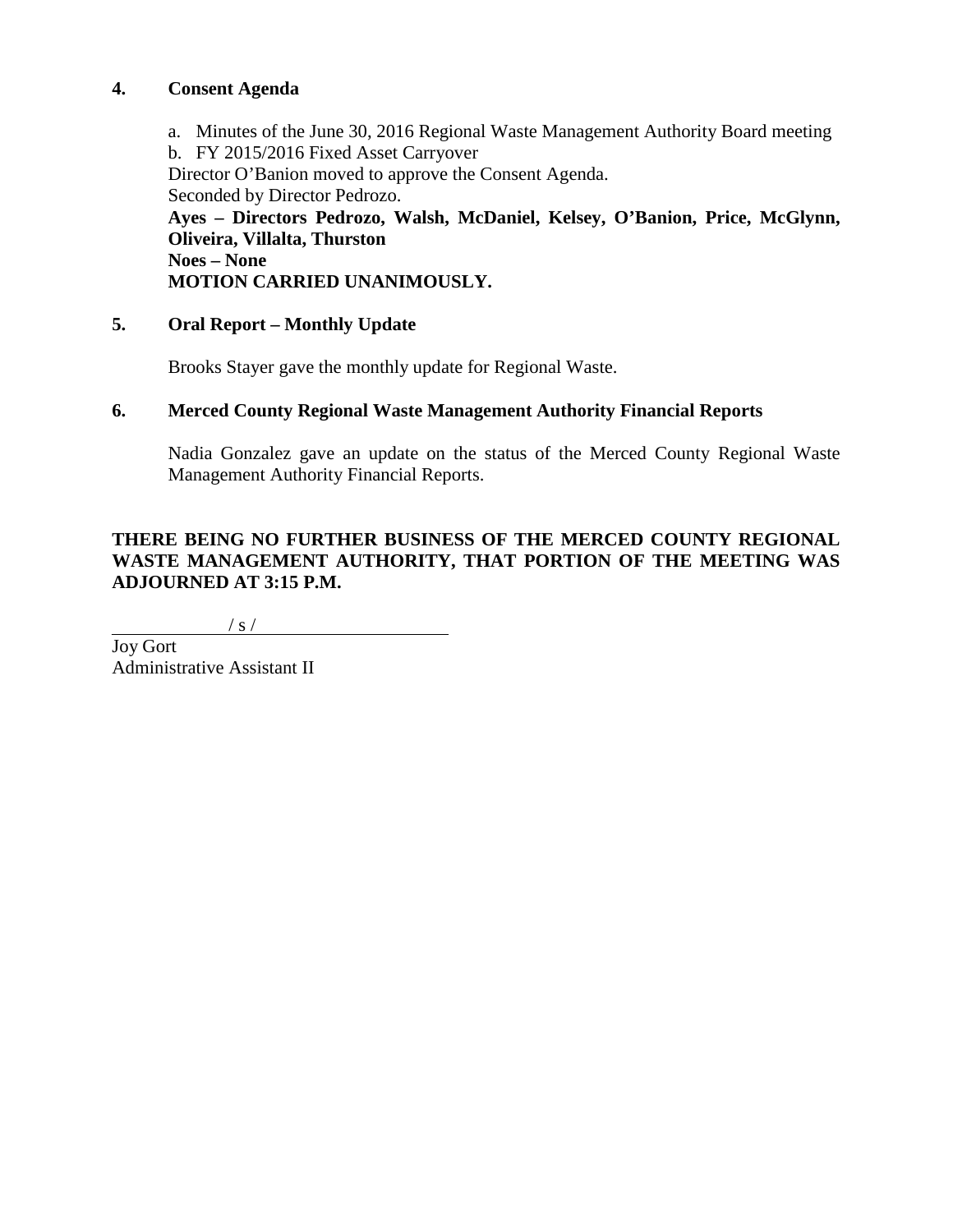### **TRANSIT JOINT POWERS AUTHORITY FOR MERCED COUNTY**

#### **August 18, 2016**

#### **MINUTES**

The regular meeting of the **TRANSIT JOINT POWERS AUTHORITY FOR MERCED COUNTY** held on Thursday, August 18, 2016, at the County of Merced, County Admin Building, Board of Supervisors Chambers, 2222 M Street, Merced, CA was called to order by Chair Kelsey at 3:15 P.M.

#### **DIRECTORS PRESENT**

Deidre Kelsey Daron McDaniel Michael McGlynn for Jerry Antonetti Jerry O'Banion Joe Oliveira John Pedrozo Jim Price Stan Thurston Mike Villalta Hub Walsh

#### **DIRECTORS ABSENT**

Rodrigo Espinoza

### **GUESTS AND MEMBERS OF THE PUBLIC**

Louise Farley, Senator Anthony Cannella's Office Tom Dumas, Caltrans District 10 Mary Michal Rawling, GVHC Jose Ramirez, SJJPA, Ace Forward Alex Terrazas, City Manager, City of Los Banos

#### **STAFF PRESENT**

Stacie Dabbs, Public Information Officer, MCAG Eva Garibay, Public Program Specialist I, MCAG Rich Green, Transit Manager, The BUS Nadia Gonzalez, Merced County Regional Waste Management Authority Joy Gort, Administrative Assistant II, MCAG Emily Haden, Legal Counsel, Haden Law Office Marjie Kirn, Executive Director, MCAG Ty Phimmasone, Associate Planner, MCAG Christina Smith, Chief Financial Officer, MCAG Brooks Stayer, Director, Merced County Regional Waste Management Authority Marty Yerrick, Merced County Regional Waste Management Authority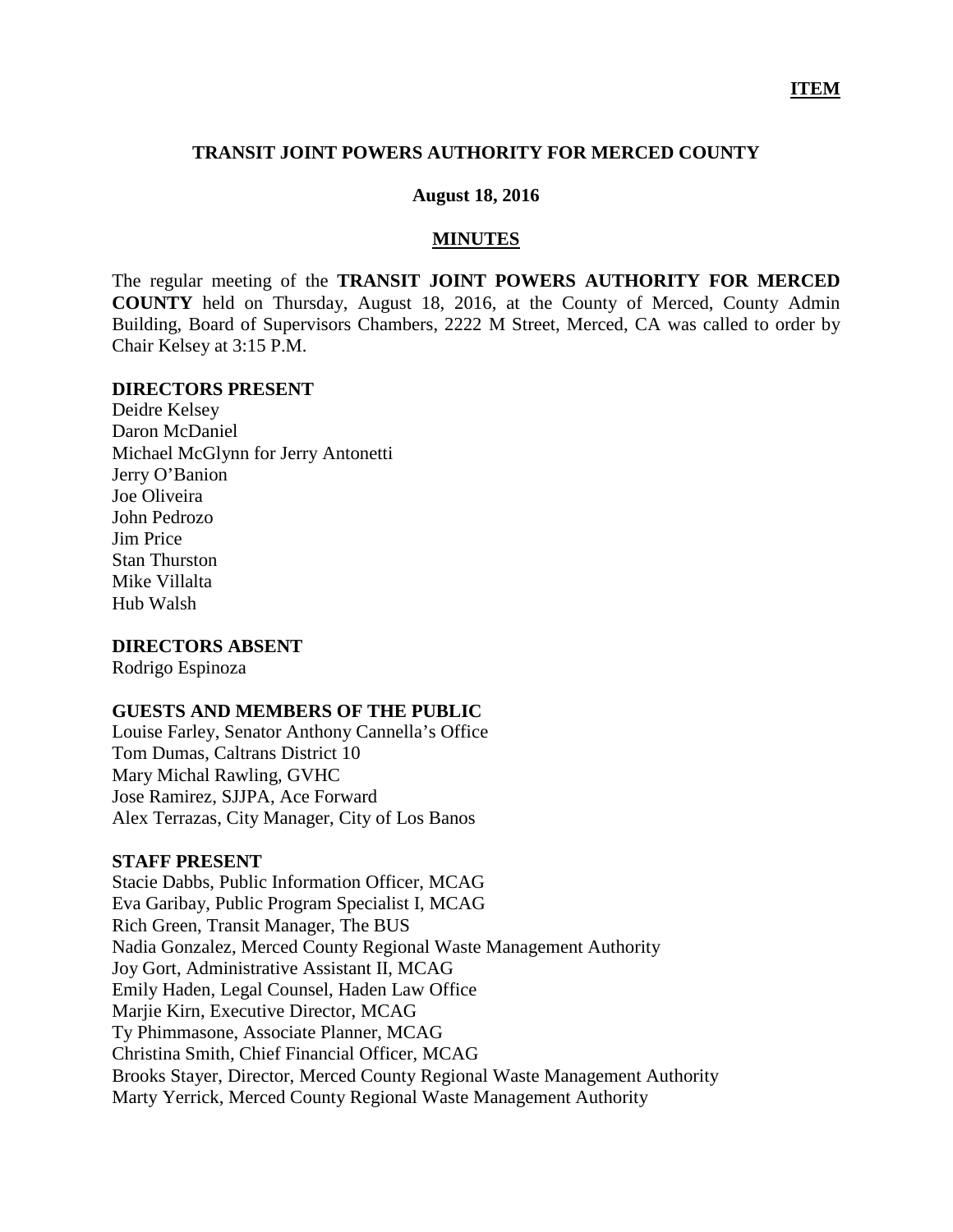## **7. Consent Agenda**

a. Minutes of the June 30, 2016 Transit Joint Powers Authority for Merced County meeting

b. State Transit Assistance FY 2015/16 Claim for Quarters 1 and 2 Allocations Director Oliveira moved to approve the Consent Agenda. Seconded by Director O'Banion.

**Ayes – Directors Pedrozo, Walsh, McDaniel, Kelsey, O'Banion, Price, McGlynn, Oliveira, Villalta, Thurston Noes – None MOTION CARRIED UNANIMOUSLY.**

# **8. Oral Report – Transit Monthly Update**

Rich Green gave the Transit monthly update.

# **9. Merced Transpo Center**

Director Villalta moved to approve staff to explore the possible transfer of the Merced Transpo property from the City of Merced to the Transit Joint Powers Authority for Merced County and to come back to the Board with a total cost and revenue update. Seconded by Director Price.

# **MOTION CARRIED UNANIMOUSLY.**

# **10. City of Merced Encroachment Permit for Bus Stop Improvements in South Merced**

Director Pedrozo moved to authorize the Executive Director to sign the Encroachment Permit.

Seconded by Director Walsh.

**Ayes – Directors Pedrozo, Walsh, McDaniel, Kelsey, O'Banion, Price, McGlynn, Oliveira, Villalta, Thurston Noes – None MOTION CARRIED UNANIMOUSLY.**

# **THERE BEING NO FURTHER BUSINESS OF THE TRANSIT JOINT POWERS AUTHORITY FOR MERCED COUNTY, THAT PORTION OF THE MEETING WAS ADJOURNED AT 3:31 P.M.**

 $/ s /$ 

Joy Gort Administrative Assistant II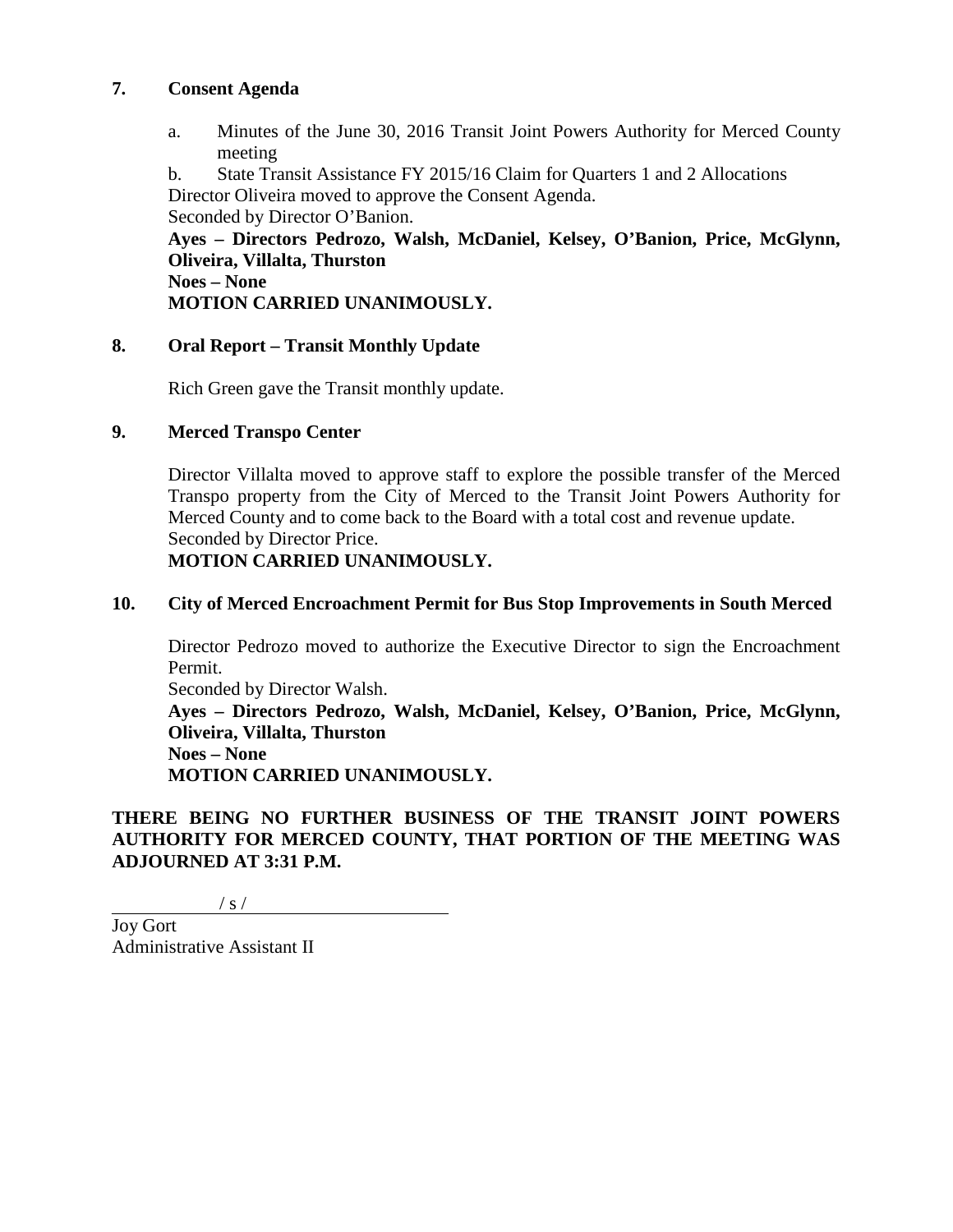### **MCAG GOVERNING BOARD**

#### **August 18, 2016**

### **MINUTES**

The regular meeting of the **MERCED COUNTY ASSOCIATION OF GOVERNMENTS GOVERNING BOARD** held on Thursday, June 30, 2016, at the County of Merced, County Admin Building, Board of Supervisors Chambers, 2222 M Street, Merced, CA was called to order by Chair Kelsey at 3:31 P.M.

#### **DIRECTORS PRESENT**

Deidre Kelsey Daron McDaniel Michael McGlynn for Jerry Antonetti Jerry O'Banion Joe Oliveira John Pedrozo Jim Price Stan Thurston Mike Villalta Hub Walsh

**DIRECTORS ABSENT**

Rodrigo Espinoza

#### **GUESTS AND MEMBERS OF THE PUBLIC**

Louise Farley, Senator Anthony Cannella's Office Tom Dumas, Caltrans District 10 Mary Michal Rawling, GVHC Jose Ramirez, SJJPA, Ace Forward Alex Terrazas, City Manager, City of Los Banos

#### **STAFF PRESENT**

Stacie Dabbs, Public Information Officer, MCAG Eva Garibay, Public Program Specialist I, MCAG Rich Green, Transit Manager, The BUS Nadia Gonzalez, Merced County Regional Waste Management Authority Joy Gort, Administrative Assistant II, MCAG Emily Haden, Legal Counsel, Haden Law Office Marjie Kirn, Executive Director, MCAG Ty Phimmasone, Associate Planner, MCAG Christina Smith, Chief Financial Officer, MCAG Brooks Stayer, Director, Merced County Regional Waste Management Authority Marty Yerrick, Merced County Regional Waste Management Authority

## **3. Oral Communications**

None.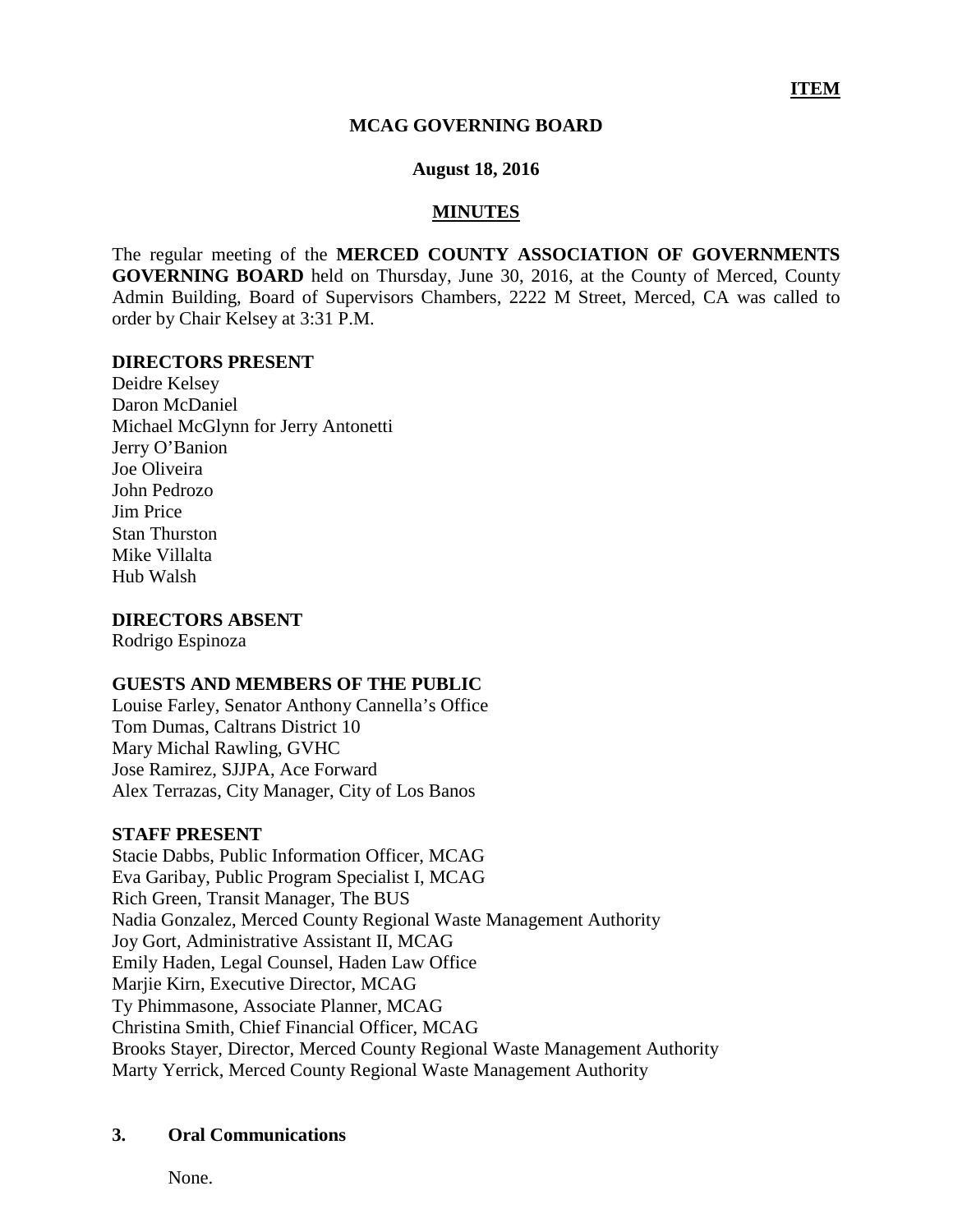# **11. Caltrans Report**

Tom Dumas gave the Caltrans report and distributed the Mile Marker.

# **12. Consent Agenda**

Director Walsh noted a correction to the minutes to show that he was present at the meeting, although he was not present for voting on Items 12 and 17.

- a. Minutes of the June 30, 2016 MCAG Governing Board meeting
- b. FY 2016-2017 Local Transportation Fund Claims
- c. State Transit Assistance FY 2015/16 Claim for Quarters 1 and 2 Allocations
- d. Congestion Mitigation Air Quality Policies and Procedures Update
- e. Citizens Advisory Committee Appointment

Director Pedrozo moved to approve the Consent Agenda with the amendment to Item 12a as noted.

Seconded by Director McDaniel.

**Ayes – Directors Pedrozo, McDaniel, Kelsey, O'Banion, Price, McGlynn, Oliveira, Villalta, Thurston**

**Noes – None MOTION CARRIED UNANIMOUSLY.**

# **13. Information/Discussion Only**

- a. Minutes of the August 10, 2016 Technical Review Board meeting
- b. MCAG 4<sup>th</sup> Quarter Report
- c. MCAG Financial Reports
- d. Check Register  $4<sup>th</sup>$  Quarter
- e. SB 375 Target Setting Letter to California Air Resources Board
- f. Commute Connection Progress Report April thru June 2016
- g. MCAG Newsletter for June and July 2016

Mary Michal Rawling asked for a staff report on Item 13e.

Marjie Kirn reported that Item 13e is a joint letter from the eight (8) Valley Councils of Government in our region. It is a comment letter to the Air Resources Board in regards to goal setting for the greenhouse gas emissions reduction.

# **14. Public Hearing – Draft 2017 Federal Transportation Improvement Program and Draft Corresponding Air Quality Conformity Analysis**

Ty Phimmasone gave an update on the Draft 2017 Federal Transportation Improvement Program (FTIP) and the Draft Corresponding Air Quality Conformity Analysis.

Public Hearing Opened – 3:50 p.m. Public Hearing Closed – 3:51 p.m.

No comments were received during the Public Hearing period.

The 2017 FTIP and only one recommend Conformity Analysis option will be considered for adoption, by resolution, at the next MCAG Governing Board meeting.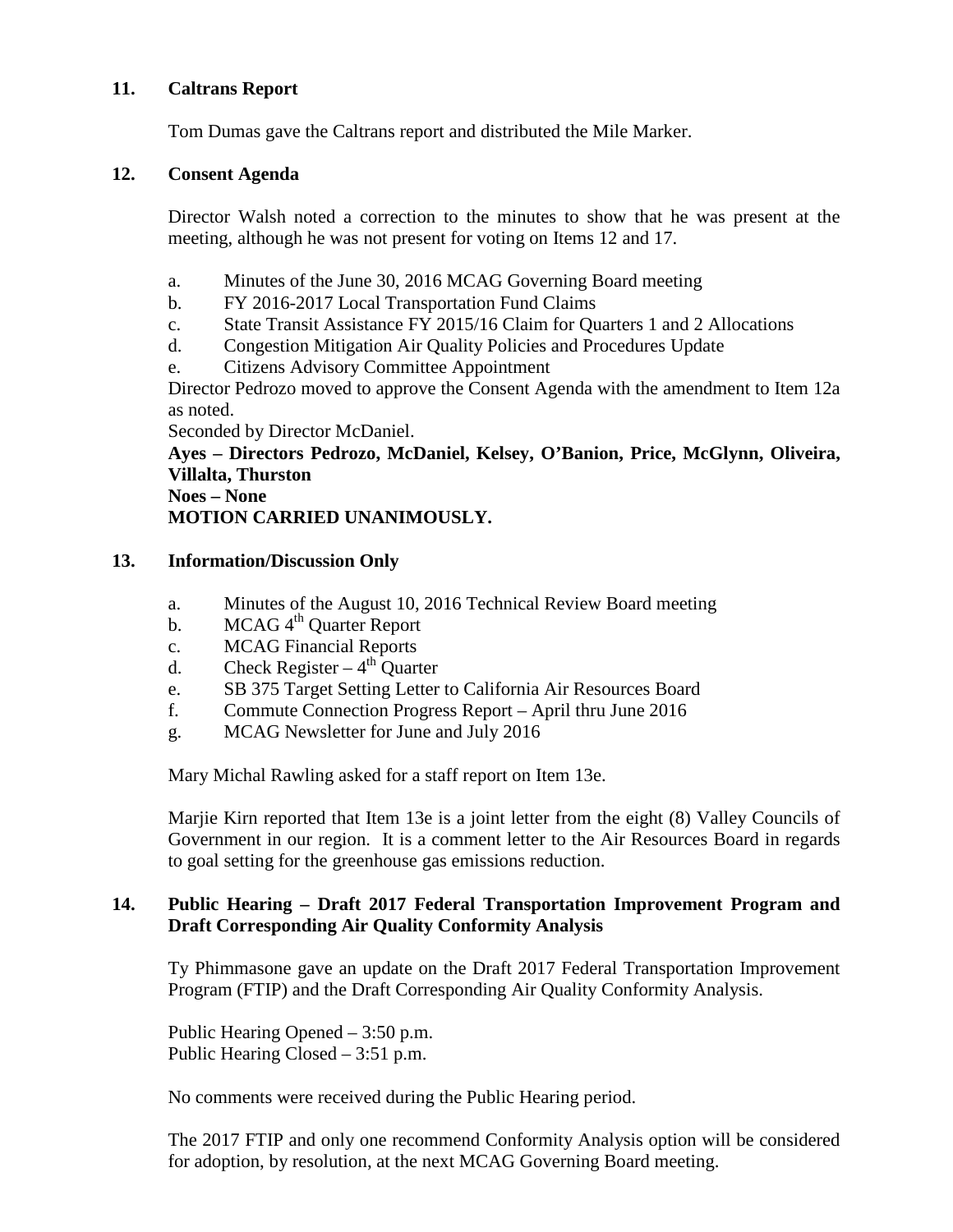# **15. Service Authority for Freeway Emergencies**

After a lengthy discussion, the MCAG Governing Board clarified the following recommendation with their approval.

Director Price moved to approve:

- a. Staff to work with Caltrans, CHP and the Call Box Maintenance Contractor to remove the call boxes along Highways 99, I-5 and east of Highway 33/Santa Nella Connection on Highway 152 in Merced County, while leaving the location signs and adding "Call 511" signs at each location;
- b. Upgrade the remaining call boxes to 3G cell phone technology west of Highway 33 on Highway 152; and

c. Explore installing a cell phone tower over the Pacheco Pass. Seconded by Director O'Banion.

**Ayes – Directors Pedrozo, McDaniel, Kelsey, O'Banion, Price, McGlynn, Oliveira, Villalta, Thurston Noes – None**

**MOTION CARRIED UNANIMOUSLY.**

# **16. Public Hearing – Draft 2016 Public Participation Plan**

Stacie Dabbs gave an update on the Draft 2016 Public Participation Plan.

Public Hearing Opened – 4:05 p.m. Public Hearing Closed – 4:06 p.m.

No comments were received during the Public Hearing period.

Action on the Draft 2016 Public Participation Plan will take place at the next MCAG Governing Board meeting.

# **17. Notice of Proposed Rulemaking: Metropolitan Planning Organization Coordination and Planning Area Reform**

Director Pedrozo moved to direct staff to submit the comment letter to FHWA regarding the proposed rulemaking by August 26, 2016. Seconded by Director O'Banion.

**Ayes – Directors Pedrozo, McDaniel, Kelsey, O'Banion, Price, McGlynn, Oliveira, Villalta, Thurston Noes – None**

**MOTION CARRIED UNANIMOUSLY.**

## **18. Executive Director's Report**

Nothing to report at this time.

## **19. Directors' Report**

The MCAG Governing Board Directors wished everyone to have a Happy Labor Day.

Director McDaniel thanked Marjie Kirn for her representation in Washington D.C. stating she did a wonderful job.